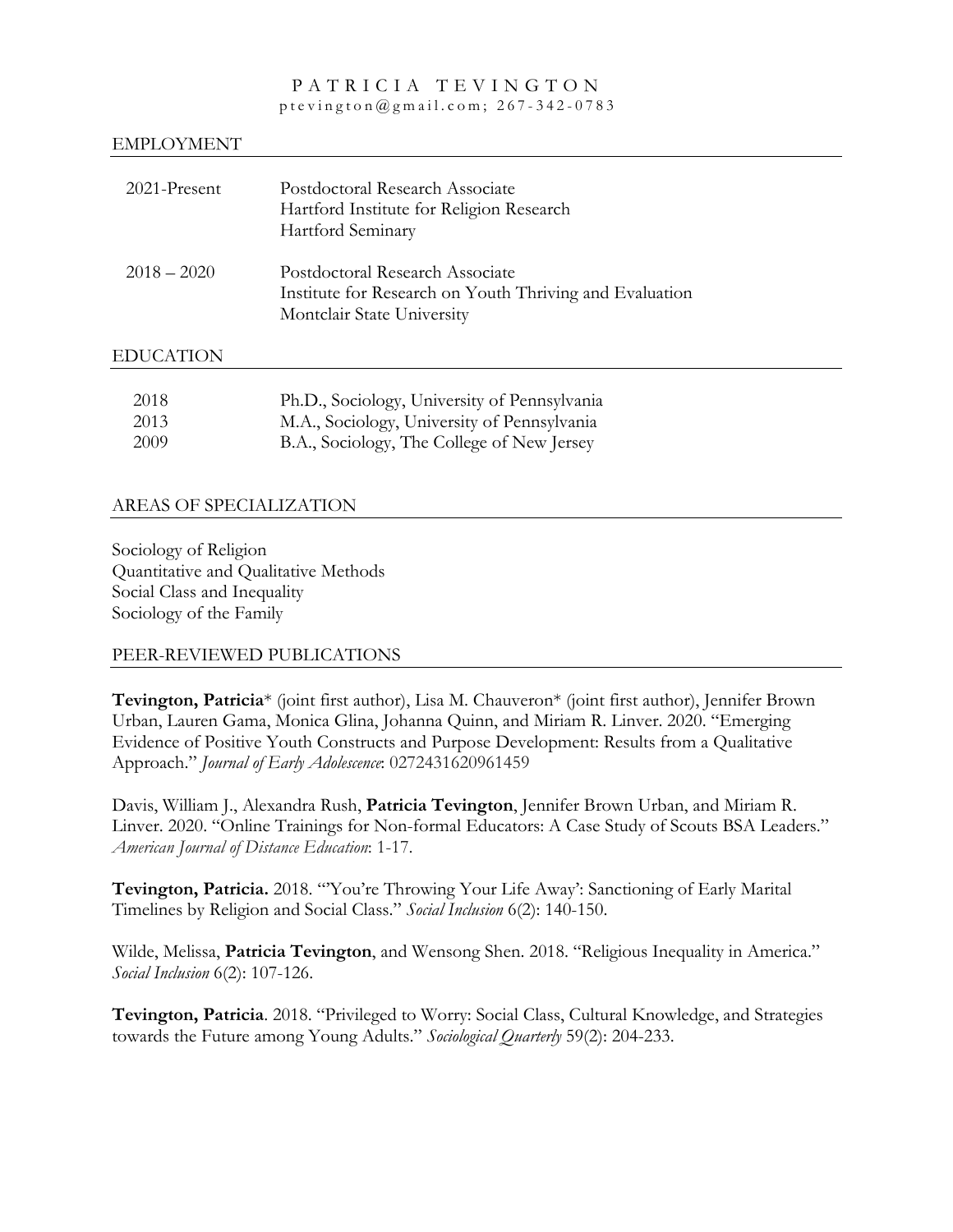**Tevington, Patricia**, Laura Napolitano, and Frank F. Furstenberg. 2017. "Financing Children's Futures: Economic Strategies and Attitudes towards Postsecondary Education among Middle Income Families." *Sociological Forum* 32(4): 726-747.

#### MANUSCRIPTS IN PROGRESS

**Tevington, Patricia**, William J. Davis, Jennifer Brown Urban, and Miriam R. Linver. "'Where'd You Get Those Uniforms?" Positionality, Rapport, and Legitimacy in a Team-Based, Multi-Site, Focused Ethnography." Revise and resubmit.

Napolitano, Laura, **Patricia Tevington**, Patrick Carr, and Maria Kefalas. "'Longer than I Would've Originally Liked and Originally Thought:' Postsecondary Debt and Marriage Plans for Young Adults Coming of Age in the Great Recession." Revise and resubmit.

Davis, William J., Milira Cox, **Patricia Tevington**, Jennifer Brown Urban, and Miriam R. Linver. "'That's Just a Part of Growing Up': A Study of Non-formal Educators' Lay Theories of Adolescent Development." Revise and resubmit.

**Tevington, Patricia,** William J. Davis, Jennifer Brown Urban, and Miriam R. Linver. "'To be the Scoutmaster that I Want to Be, It's Almost a Full-time Job:' Classed and Gendered Assumptions of the Ideal Volunteer Norm." Under review.

**Tevington, Patricia**. ""Even If We're Living in a Cardboard Box": Religious Beliefs, Financial Readiness, and Marital Timelines." Manuscript available.

**Tevington, Patricia** and Tricia Bruce. "The One-night Stand Wasn't Promising You Anything:" Understandings and Contingencies in Prenatal Fatherhood." In progress.

#### OTHER PUBLICATIONS

Wilde, Melissa and **Patricia Tevington**. 2019. "Sociology of Religion" in *A Sociology Experiment*. Edited by Shamus Khan, Patrick Sharkey, and Gwen Sharp. Retrieved at: www.sociologyexperiment.com

Wilde, Melissa and **Patricia Tevington**. 2017. "Complex Religion: Toward a Better Understanding of the Ways in which Religion Intersects with Inequality." *Emerging Trends in the Social and Behavioral Sciences: An Interdisciplinary, Searchable, and Linkable Resource,* 1-14*.* 

**Tevington, Patricia** and Tim Clydesdale. 2015. "Vocational Resources Appendix and Bibliography" in *The Purposeful Graduate: Why Colleges Must Talk to Students about Vocation*. (Clydesdale, Tim). University of Chicago Press.

## ADDITIONAL RESEARCH EXPERIENCE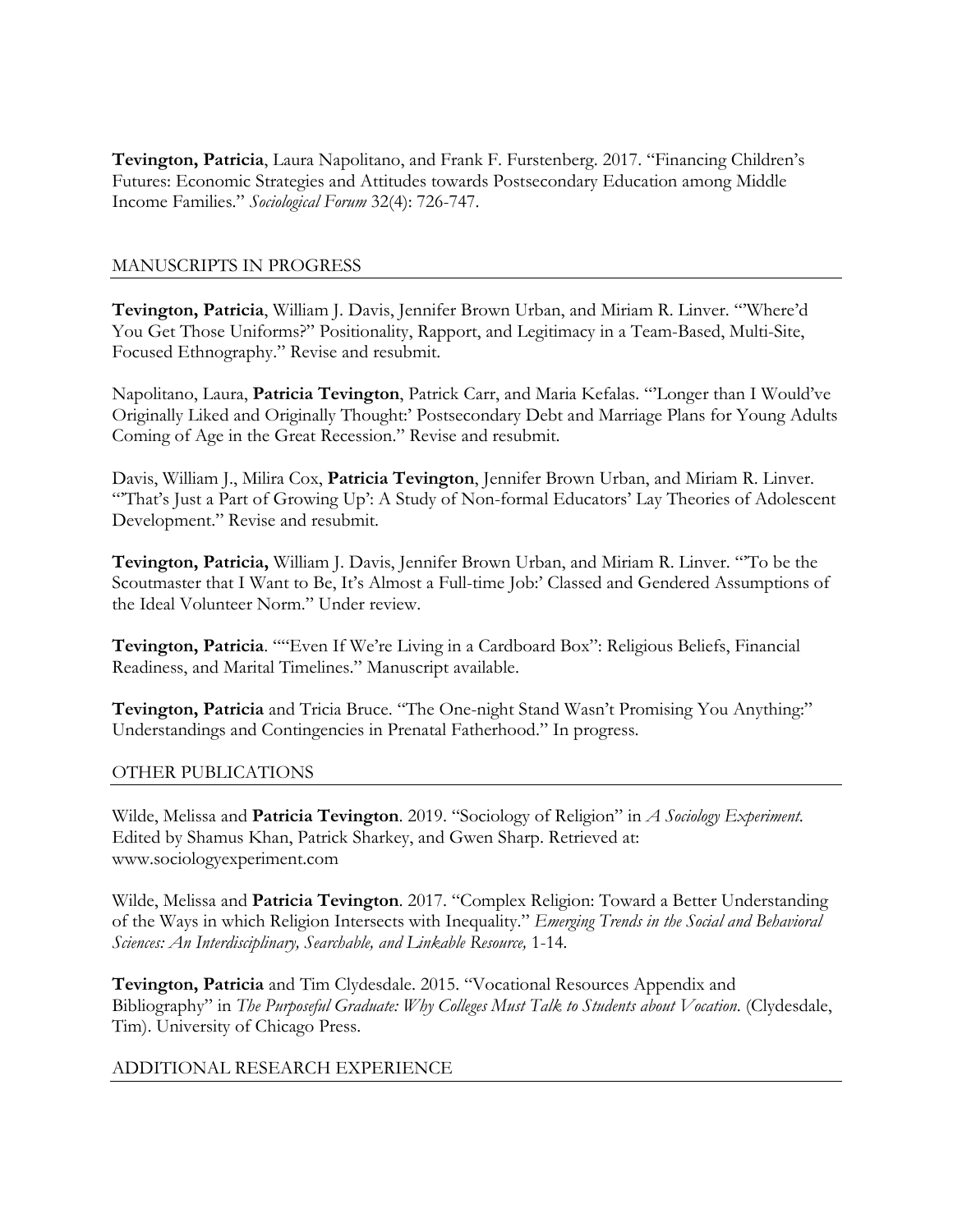| $2019 - 2020$ | University of Notre Dame, Research Affiliate<br>South Bend, IN            |
|---------------|---------------------------------------------------------------------------|
| 2017          | Pew Research Center, Global Religious Demography Intern<br>Washington, DC |
| $2013 - 2015$ | University of Pennsylvania, Research Assistant<br>Philadelphia, PA        |
| $2010 - 2011$ | <i>Saint Joseph's University</i> , Project Manager<br>Philadelphia, PA    |
| $2009 - 2010$ | <i>The College of New Jersey</i> , Project Manager<br>Ewing, NJ           |

# TEACHING EXPERIENCE

## Instructor

The College of New Jersey, Department of Sociology and Anthropology

- "Introduction to Sociology": Fall 2019, Fall 2020
- "Quantitative Research Methods": Spring 2020; Spring 2021

## Certificate in College Teaching, 2016

University of Pennsylvania, Center for Teaching and Learning

- Attended seminars and workshops focused on college-level instruction and pedagogy
- Received one-on-one mentorship from a teaching and learning fellow

## Instructor

University of Pennsylvania, Critical Writing Program

• "Writing Seminar in Sociology: Working Class Adulthood": Fall 2016

## Teaching Assistant

University of Pennsylvania, Sociology Department

- "Social Problems" (Dr. Jerry Jacobs): Fall 2012, Spring 2014
- "The Rich and the Poor" (Dr. Amada Armenta): Fall 2013
- "The Sociology of Media and Popular Culture" (Dr. David Grazian): Spring 2013

## SELECTED PRESENTATIONS

**Tevington, Patricia**. ""I Know It's Not Preferable:" Attitudes towards Divorce among Romantically Partnered Evangelical Young Adults." Proposal accepted for 2020 meeting of the Society for the Scientific Study of Religion (Pittsburgh, PA).

**Tevington, Patricia**, Yolanta Kornak-Bozza, Rachael Doubledee, Jennifer Brown Urban, and Miriam R. Linver. ""We Are All Here for the Youth": Training as a Source of Social Support for the Character Development of Youth among Adult Leadership in Scouts BSA." Paper presented at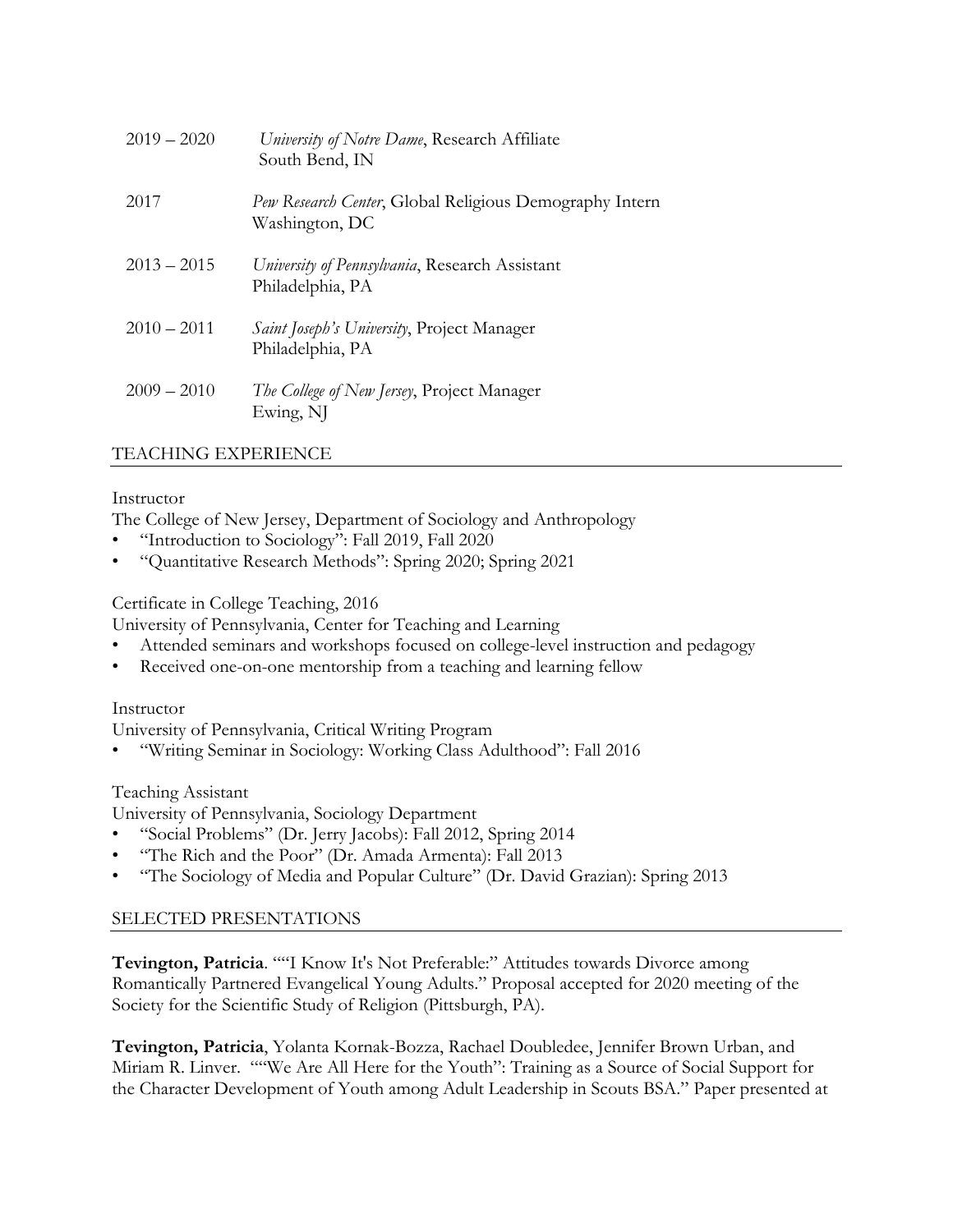the 2019 meeting of the Society for the Study of Human Development. October 2019 (Portland, OR).

Napolitano, Laura and **Patricia Tevington.** "Life and Debt for Young Adults Coming of Age in the Great Recession." Paper presented at the 2019 meeting of the American Sociological Association. August 2019 (New York, NY).

**Tevington, Patricia.** "'You're Throwing Your Life Away': Sanctioning of Early Marital Timelines by Religion and Social Class." Paper presented at the 2018 meeting of the American Sociological Association. August 2018 (Philadelphia, PA).

**Tevington, Patricia.** ""Even If We're Living in a Cardboard Box": Religious Beliefs, Financial Readiness, and Marital Timelines." Paper presented at the 2017 meeting of the American Sociological Association. August 2017 (Montreal, Canada).

Wilde, Melissa, **Patricia Tevington**, and Wensong Shen. "Durable Inequality of American Religion." Paper presented at the 2016 meeting of the Society for the Scientific Study of Religion. October 2016 (Atlanta, GA).

Wilde, Melissa, **Patricia Tevington**, and Wensong Shen. "Measuring the Complexity of American Religion." Paper presented at the 2016 meeting of the American Sociological Association. August 2016 (Seattle, WA).

**Tevington, Patricia.** "Does God Provide? Beliefs about Financial Stability and Marriage Readiness among Evangelical Young Adults." Paper presented at the 2016 Institute for the Study of Religion, Economics, and Society's Graduate Student Workshop. June 2016 (Anaheim, CA).

**Tevington, Patricia**, Laura Napolitano, and Frank F. Furstenberg. "Financing Children's Futures: Economic Strategies and Attitudes towards Postsecondary Education among Middle Income Families." Paper presented at the 2015 meeting of the American Sociological Association. August 2015 (Chicago, IL).

**Tevington, Patricia**. "The American Dream, Young Adults, and the Great Recession." Paper presented at the 2014 meeting of the American Sociological Association. August 2014 (San Francisco, CA).

#### FELLOWSHIPS AND AWARDS

| $2017 - 2018$ | Dissertation Completion Fellowship<br>University of Pennsylvania, School of Arts and Sciences                              |
|---------------|----------------------------------------------------------------------------------------------------------------------------|
| $2016 - 2017$ | Service and Research Fellowship<br>University of Pennsylvania, Program for Research on Religion and Urban Civil<br>Society |
| $2016 - 2017$ | Graduate Teaching Fellowship in Critical Writing<br>University of Pennsylvania                                             |